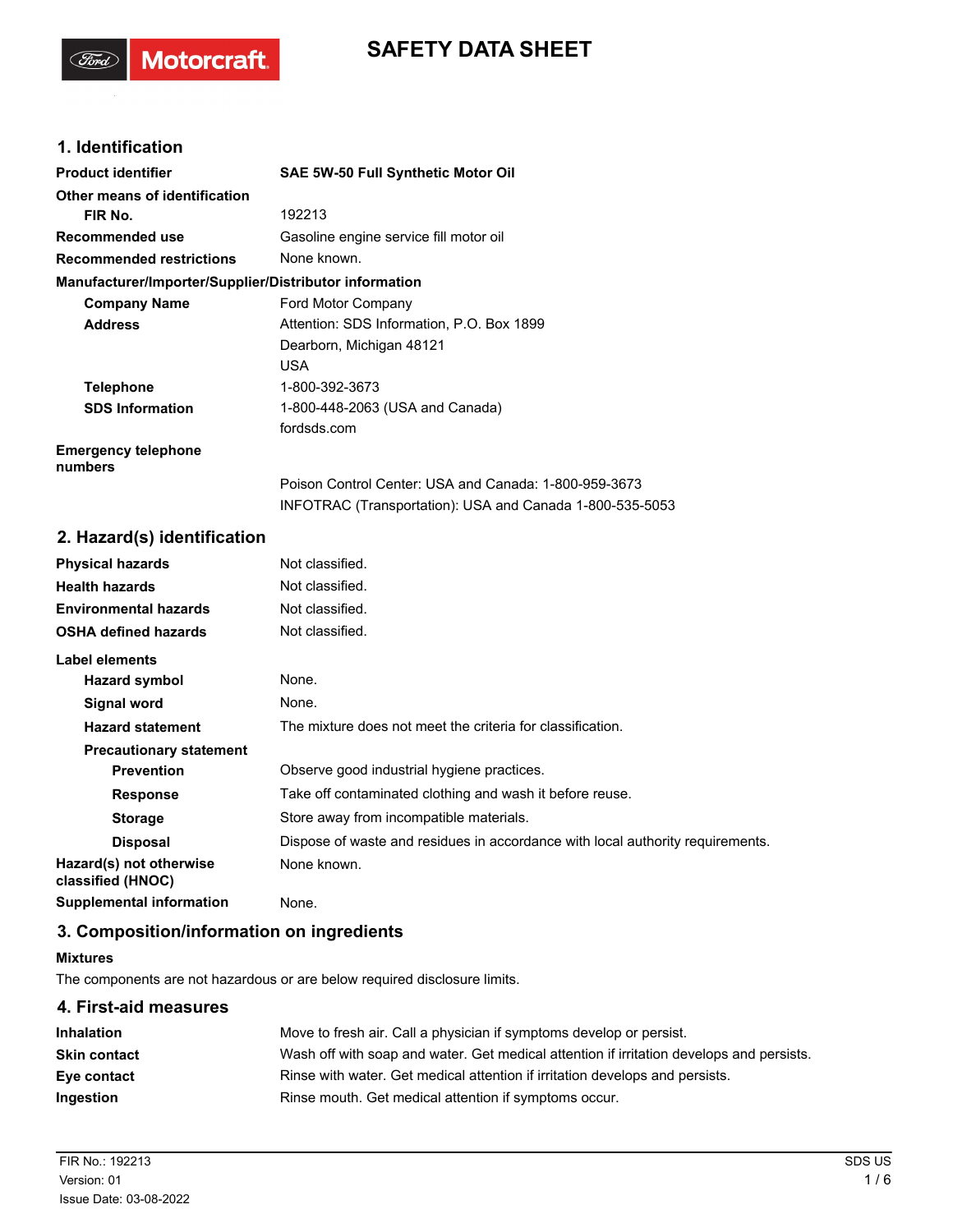| <b>Most important</b><br>symptoms/effects, acute and<br>delayed              | Direct contact with eyes may cause temporary irritation.                                                                                                                  |
|------------------------------------------------------------------------------|---------------------------------------------------------------------------------------------------------------------------------------------------------------------------|
| Indication of immediate<br>medical attention and special<br>treatment needed | Treat symptomatically.                                                                                                                                                    |
| <b>General information</b>                                                   | Ensure that medical personnel are aware of the material(s) involved, and take precautions to<br>protect themselves.                                                       |
| 5. Fire-fighting measures                                                    |                                                                                                                                                                           |
| Suitable extinguishing media                                                 | Water fog. Foam. Dry chemical powder. Carbon dioxide (CO2).                                                                                                               |
| Unsuitable extinguishing<br>media                                            | Do not use water jet as an extinguisher, as this will spread the fire.                                                                                                    |
| Specific hazards arising from<br>the chemical                                | During fire, gases hazardous to health may be formed. Upon decomposition, this product emits<br>carbon monoxide, carbon dioxide and/or low molecular weight hydrocarbons. |
| Special protective equipment<br>and precautions for firefighters             | Self-contained breathing apparatus and full protective clothing must be worn in case of fire.                                                                             |
| <b>Fire fighting</b><br>equipment/instructions                               | Move containers from fire area if you can do so without risk.                                                                                                             |
| <b>Specific methods</b>                                                      | Use standard firefighting procedures and consider the hazards of other involved materials.                                                                                |
| <b>General fire hazards</b>                                                  | No unusual fire or explosion hazards noted.                                                                                                                               |
| 6. Accidental release measures                                               |                                                                                                                                                                           |

| Personal precautions,<br>protective equipment and<br>emergency procedures | Avoid contact with eyes, skin, and clothing. Avoid breathing mist/vapors. Keep unnecessary<br>personnel away. For personal protection, see section 8 of the SDS.                                                                                  |
|---------------------------------------------------------------------------|---------------------------------------------------------------------------------------------------------------------------------------------------------------------------------------------------------------------------------------------------|
| <b>Methods and materials for</b><br>containment and cleaning up           | The product is immiscible with water and will spread on the water surface.                                                                                                                                                                        |
|                                                                           | Large Spills: Stop the flow of material, if this is without risk. Dike the spilled material, where this is<br>possible. Absorb in vermiculite, dry sand or earth and place into containers. Following product<br>recovery, flush area with water. |
|                                                                           | Small Spills: Wipe up with absorbent material (e.g. cloth, fleece). Clean surface thoroughly to<br>remove residual contamination.                                                                                                                 |
|                                                                           | Never return spills to original containers for re-use. For waste disposal, see section 13 of the SDS.                                                                                                                                             |
| <b>Environmental precautions</b>                                          | Avoid discharge into drains, water courses or onto the ground.                                                                                                                                                                                    |
| 7. Handling and storage                                                   |                                                                                                                                                                                                                                                   |
| Precautions for safe handling                                             | Avoid contact with eyes, skin, and clothing. Avoid breathing mist or vapor. Avoid prolonged<br>exposure. Observe good industrial hygiene practices. For personal protection, see Section 8 of the<br>SDS.                                         |
| Conditions for safe storage,<br>including any incompatibilities           | Store in tightly closed container. Store away from incompatible materials (see Section 10 of the<br>SDS).                                                                                                                                         |

# **8. Exposure controls/personal protection**

| <b>Occupational exposure limits</b><br>Not applicable. |                                                                                                                                                                                                                                                                                                                                            |
|--------------------------------------------------------|--------------------------------------------------------------------------------------------------------------------------------------------------------------------------------------------------------------------------------------------------------------------------------------------------------------------------------------------|
| <b>Biological limit values</b>                         | No biological exposure limits noted for the ingredient(s).                                                                                                                                                                                                                                                                                 |
| Appropriate engineering<br>controls                    | Use adequate ventilation to control airborne concentrations below the exposure limits/quidelines. If<br>user operations generate a vapor, dust and/or mist, use process enclosure, appropriate local<br>exhaust ventilation, or other engineering controls to control airborne levels below the<br>recommended exposure limits/guidelines. |
|                                                        | Individual protection measures, such as personal protective equipment                                                                                                                                                                                                                                                                      |
| Eye/face protection                                    | Wear safety glasses with side shields (or goggles).                                                                                                                                                                                                                                                                                        |
| <b>Skin protection</b>                                 |                                                                                                                                                                                                                                                                                                                                            |
| <b>Hand protection</b>                                 | Suitable chemical protective gloves should be worn when the potential exists for skin exposure.<br>The choice of an appropriate glove does not only depend on its material but also on other quality<br>features and is different from one producer to the other. Nitrile gloves are recommended.                                          |
| <b>Other</b>                                           | Wear appropriate chemical resistant clothing if applicable.                                                                                                                                                                                                                                                                                |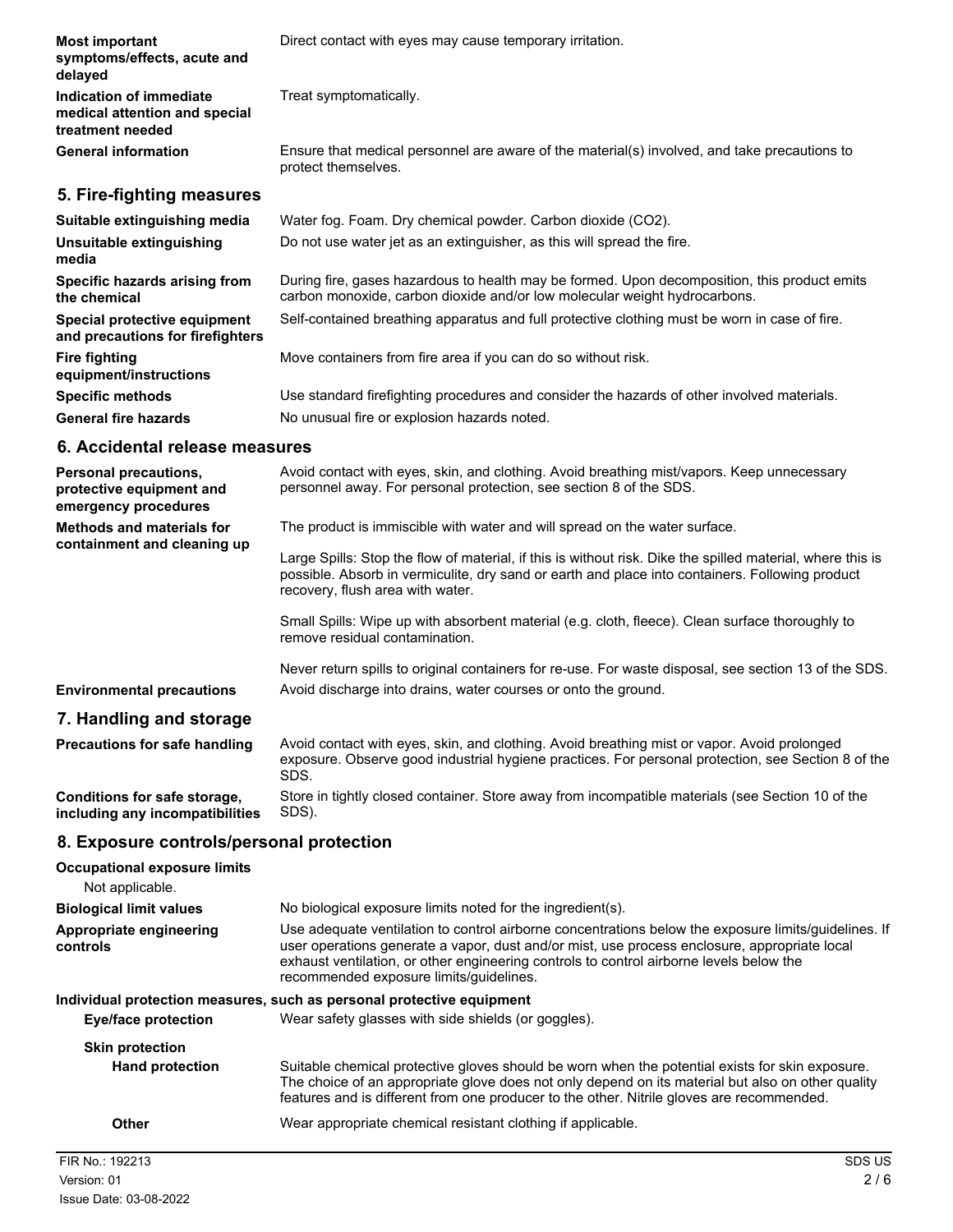| <b>Respiratory protection</b>            | If engineering controls do not maintain airborne concentrations to a level which is adequate to<br>protect worker health, an approved respirator must be worn. Respirator selection, use and<br>maintenance should be in accordance with the requirements of OSHA Respiratory Protection<br>Standard 29 CFR 1910.134 and/or Canadian Standard CSA Z94.4. |
|------------------------------------------|----------------------------------------------------------------------------------------------------------------------------------------------------------------------------------------------------------------------------------------------------------------------------------------------------------------------------------------------------------|
| <b>Thermal hazards</b>                   | Wear appropriate thermal protective clothing, when necessary.                                                                                                                                                                                                                                                                                            |
| <b>General hygiene</b><br>considerations | Always observe good personal hygiene measures, such as washing after handling the material<br>and before eating, drinking, and/or smoking. Routinely wash work clothing and protective<br>equipment to remove contaminants.                                                                                                                              |

# **9. Physical and chemical properties**

| Appearance                                        |                                               |
|---------------------------------------------------|-----------------------------------------------|
| <b>Physical state</b>                             | Liquid.                                       |
| <b>Form</b>                                       | Liquid.                                       |
| Color                                             | Amber.                                        |
| Odor                                              | <b>PETROLEUM</b>                              |
| Odor threshold                                    | Not available.                                |
| рH                                                | Not available.                                |
| Melting point/freezing point                      | Not available.                                |
| Initial boiling point and boiling<br>range        | Not available.                                |
| <b>Flash point</b>                                | 365.0 °F (185.0 °C) Pensky-Martens Closed Cup |
| <b>Evaporation rate</b>                           | Not available.                                |
| Flammability (solid, gas)                         | Not applicable.                               |
| Upper/lower flammability or explosive limits      |                                               |
| Explosive limit - lower (%)                       | Not available.                                |
| Explosive limit - upper (%)                       | Not available.                                |
| Vapor pressure                                    | $< 1$ mm Hg                                   |
| <b>Vapor density</b>                              | $> 1$ (Air=1)                                 |
| <b>Relative density</b>                           | $0.8 - 0.9$ (Water=1)                         |
| <b>Relative density temperature</b>               | 60.08 °F (15.6 °C)                            |
| Solubility(ies)                                   |                                               |
| Solubility (water)                                | 0 %                                           |
| <b>Partition coefficient</b><br>(n-octanol/water) | Not available.                                |
| <b>Auto-ignition temperature</b>                  | Not available.                                |
| <b>Decomposition temperature</b>                  | Not available.                                |
| <b>Viscosity</b>                                  | 115 - 140 cSt                                 |
| <b>Viscosity temperature</b>                      | 104 °F (40 °C)                                |
| <b>Other information</b>                          |                                               |
| <b>Bulk density</b>                               | 7 - 8 lb/gal                                  |
| Pour point                                        | -45.4 °F (-43 °C)                             |

# **10. Stability and reactivity**

| <b>Reactivity</b>                            | The product is stable and non-reactive under normal conditions of use, storage and transport.                       |
|----------------------------------------------|---------------------------------------------------------------------------------------------------------------------|
| <b>Chemical stability</b>                    | Material is stable under normal conditions.                                                                         |
| <b>Possibility of hazardous</b><br>reactions | No dangerous reaction known under conditions of normal use.                                                         |
| <b>Conditions to avoid</b>                   | Contact with incompatible materials.                                                                                |
| Incompatible materials                       | Strong oxidizing agents.                                                                                            |
| <b>Hazardous decomposition</b><br>products   | Upon decomposition, this product emits carbon monoxide, carbon dioxide and/or low molecular<br>weight hydrocarbons. |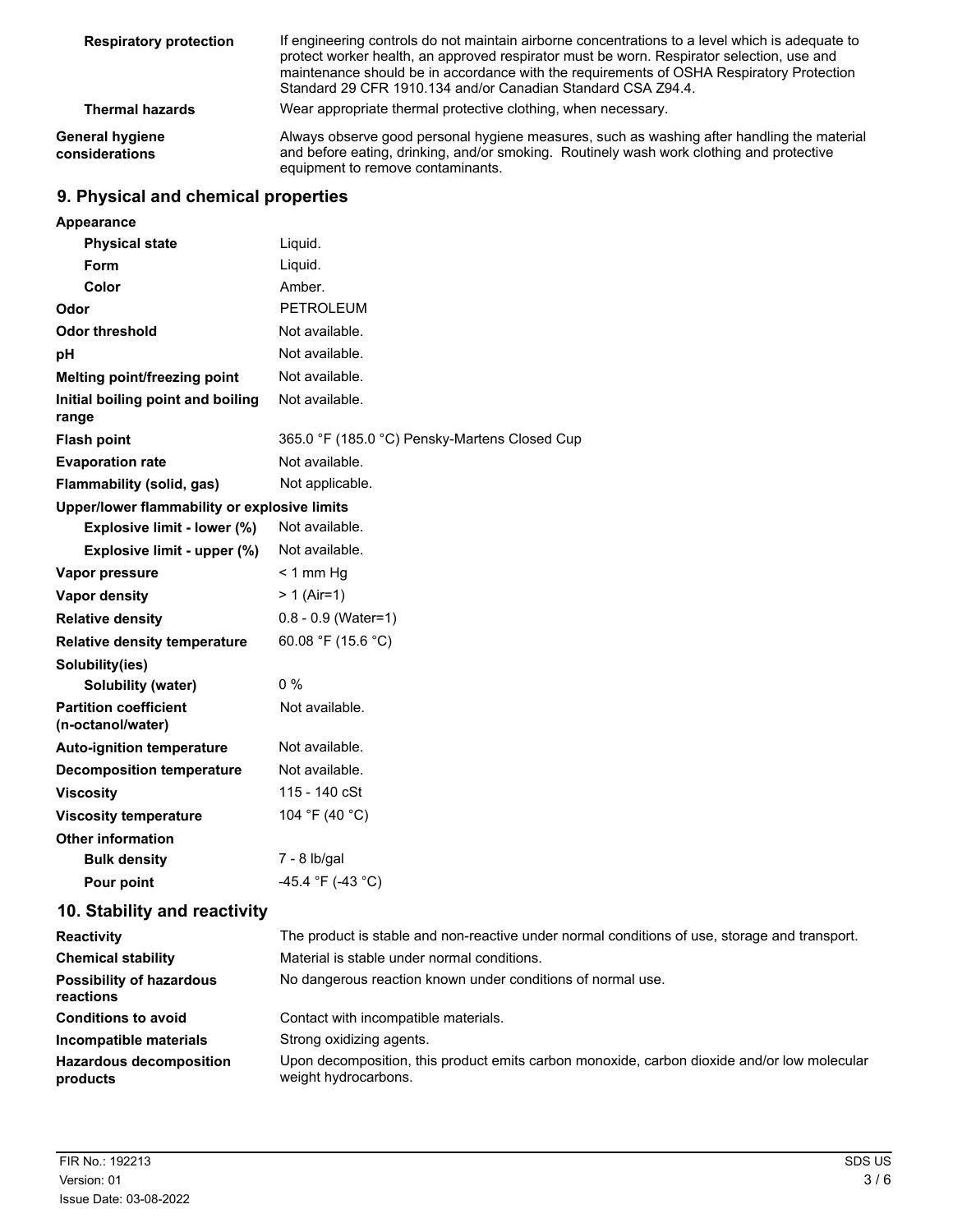# **11. Toxicological information**

## **Information on likely routes of exposure**

| Inhalation                                                                         | Based on available data, the classification criteria are not met. Prolonged inhalation may be<br>harmful.                                                                                                                                                                                                   |
|------------------------------------------------------------------------------------|-------------------------------------------------------------------------------------------------------------------------------------------------------------------------------------------------------------------------------------------------------------------------------------------------------------|
| <b>Skin contact</b>                                                                | Based on available data, the classification criteria are not met. Prolonged skin contact may cause<br>temporary irritation.                                                                                                                                                                                 |
| Eye contact                                                                        | Based on available data, the classification criteria are not met. Direct contact with eyes may<br>cause temporary irritation.                                                                                                                                                                               |
| Ingestion                                                                          | Based on available data, the classification criteria are not met. Ingestion may cause<br>gastrointestinal irritation, nausea, vomiting and diarrhea.                                                                                                                                                        |
| Symptoms related to the<br>physical, chemical and<br>toxicological characteristics | Direct contact with eyes may cause temporary irritation.                                                                                                                                                                                                                                                    |
| Information on toxicological effects                                               |                                                                                                                                                                                                                                                                                                             |
| <b>Acute toxicity</b>                                                              | Not expected to be hazardous by OSHA criteria.                                                                                                                                                                                                                                                              |
| <b>Skin corrosion/irritation</b>                                                   | Prolonged skin contact may cause temporary irritation.                                                                                                                                                                                                                                                      |
| Serious eye damage/eye<br>irritation                                               | Direct contact with eyes may cause temporary irritation.                                                                                                                                                                                                                                                    |
| Respiratory or skin sensitization                                                  |                                                                                                                                                                                                                                                                                                             |
| <b>Respiratory sensitization</b>                                                   | Not a respiratory sensitizer.                                                                                                                                                                                                                                                                               |
| <b>Skin sensitization</b>                                                          | This product is not expected to cause skin sensitization.                                                                                                                                                                                                                                                   |
| Germ cell mutagenicity                                                             | No data available to indicate product or any components present at greater than 0.1% are<br>mutagenic or genotoxic.                                                                                                                                                                                         |
| Carcinogenicity                                                                    | Not classifiable as to carcinogenicity to humans. Base oil severely refined: Not carcinogenic in<br>animal studies. Representative material passes IP-346, Modified Ames test, and/or other<br>screening tests. Continuous long term contact with used motor oil has caused skin cancer in<br>animal tests. |
| Not listed.<br>Not listed.                                                         | IARC Monographs. Overall Evaluation of Carcinogenicity<br>OSHA Specifically Regulated Substances (29 CFR 1910.1001-1053)                                                                                                                                                                                    |
| <b>Reproductive toxicity</b>                                                       | This product is not expected to cause reproductive or developmental effects.                                                                                                                                                                                                                                |
| Specific target organ toxicity -<br>single exposure                                | Not classified.                                                                                                                                                                                                                                                                                             |
| Specific target organ toxicity -<br>repeated exposure                              | Not classified.                                                                                                                                                                                                                                                                                             |
| <b>Aspiration hazard</b>                                                           | Not an aspiration hazard.                                                                                                                                                                                                                                                                                   |
| <b>Chronic effects</b>                                                             | Prolonged inhalation may be harmful.                                                                                                                                                                                                                                                                        |
| 12. Ecological information                                                         |                                                                                                                                                                                                                                                                                                             |
| <b>Ecotoxicity</b>                                                                 | The product is not classified as environmentally hazardous. However, this does not exclude the<br>possibility that large or frequent spills can have a harmful or damaging effect on the environment.                                                                                                       |
| <b>Persistence and degradability</b>                                               | No data is available on the degradability of any ingredients in the mixture.                                                                                                                                                                                                                                |
| <b>Bioaccumulative potential</b>                                                   | No data available.                                                                                                                                                                                                                                                                                          |
| <b>Mobility in soil</b>                                                            | No data available.                                                                                                                                                                                                                                                                                          |
| Other adverse effects                                                              | No other adverse environmental effects (e.g. ozone depletion, photochemical ozone creation<br>potential, endocrine disruption, global warming potential) are expected from this component.                                                                                                                  |
| 13. Disposal considerations                                                        |                                                                                                                                                                                                                                                                                                             |
| <b>Disposal instructions</b>                                                       | Collect and reclaim or dispose in sealed containers at licensed waste disposal site. Don't pollute.<br>Conserve resources. Return used oil to collection centers.                                                                                                                                           |
| Local disposal regulations                                                         | Dispose in accordance with all applicable regulations.                                                                                                                                                                                                                                                      |
| Hazardous waste code                                                               | The waste code should be assigned in discussion between the user, the producer and the waste<br>disposal company.                                                                                                                                                                                           |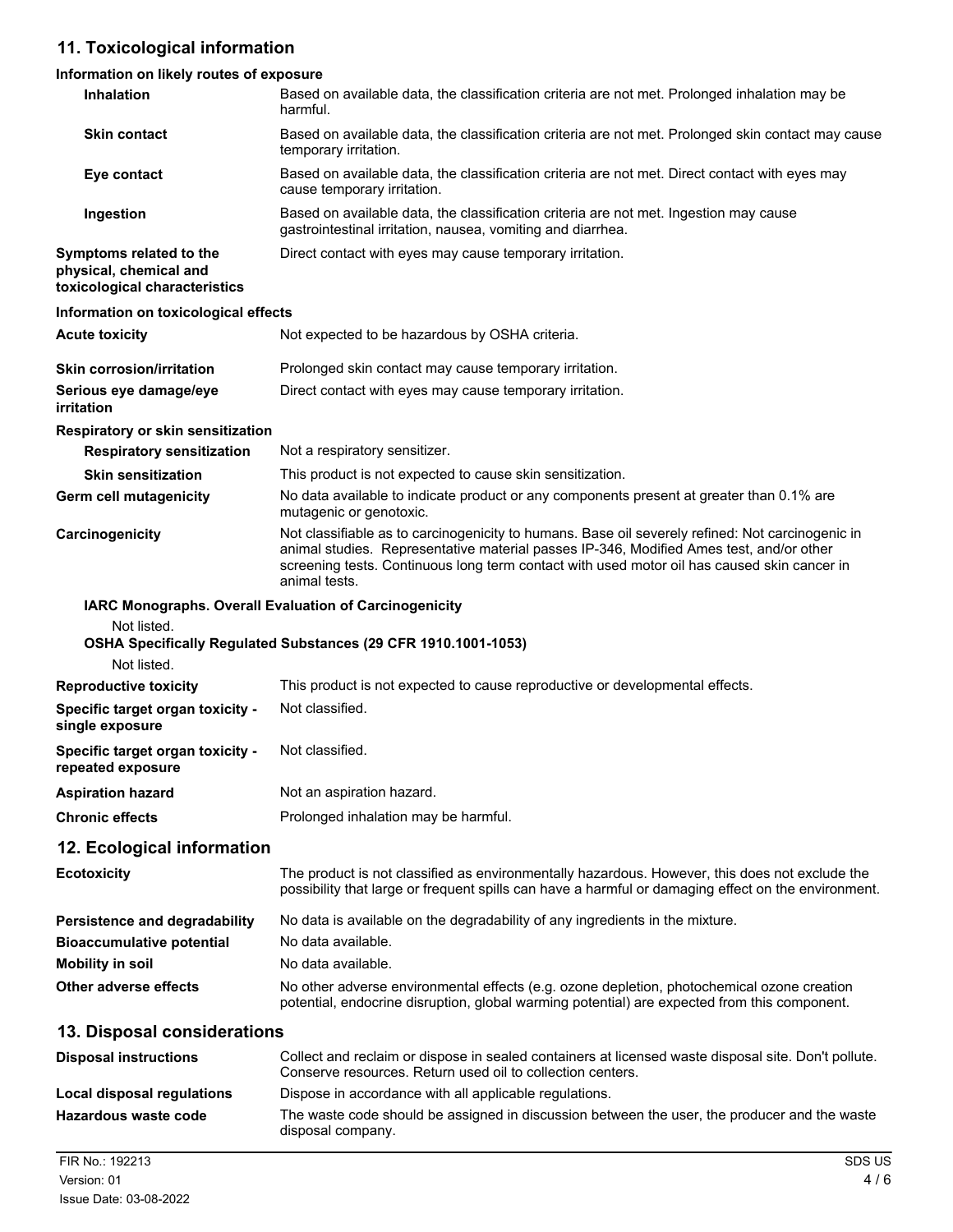Dispose of in accordance with local regulations. Empty containers or liners may retain some product residues. This material and its container must be disposed of in a safe manner (see: Disposal instructions). **Waste from residues / unused products** Since emptied containers may retain product residue, follow label warnings even after container is emptied. Empty containers should be taken to an approved waste handling site for recycling or disposal. **Contaminated packaging**

### **14. Transport information**

#### **DOT**

Not regulated as dangerous goods.

#### **IATA**

Not regulated as dangerous goods.

#### **IMDG**

Not regulated as dangerous goods.

### **Transport in bulk according to** Not established.

**Annex II of MARPOL 73/78 and**

**the IBC Code**

### **15. Regulatory information**

**US federal regulations**

This product is not known to be a "Hazardous Chemical" as defined by the OSHA Hazard Communication Standard, 29 CFR 1910.1200.

#### **Toxic Substances Control Act (TSCA)**

**TSCA Section 12(b) Export Notification (40 CFR 707, Subpt. D)**

Not regulated.

#### **CERCLA Hazardous Substance List (40 CFR 302.4)**

Not listed.

#### **SARA 304 Emergency release notification**

Not regulated.

#### **OSHA Specifically Regulated Substances (29 CFR 1910.1001-1053)**

Not listed.

#### **Superfund Amendments and Reauthorization Act of 1986 (SARA)**

### **SARA 302 Extremely hazardous substance**

Not listed.

**SARA 311/312 Hazardous** No

**chemical**

#### **SARA 313 (TRI reporting)** Not regulated.

#### **Other federal regulations**

**Clean Air Act (CAA) Section 112 Hazardous Air Pollutants (HAPs) List**

#### Not regulated.

#### **Clean Air Act (CAA) Section 112(r) Accidental Release Prevention (40 CFR 68.130)**

Not regulated.

**Safe Drinking Water Act** Not regulated. **(SDWA)**

#### **US state regulations**

#### **California Proposition 65**

California Safe Drinking Water and Toxic Enforcement Act of 1986 (Proposition 65): This material is not known to contain any chemicals currently listed as carcinogens or reproductive toxins. For more information go to www.P65Warnings.ca.gov.

#### **International Inventories**

All components are listed or are exempt from listing on the Toxic Substances Control Act Inventory.

### **16. Other information, including date of preparation or last revision**

| <b>Issue date</b> | 03-08-2022 |
|-------------------|------------|
| Version           | በ1         |